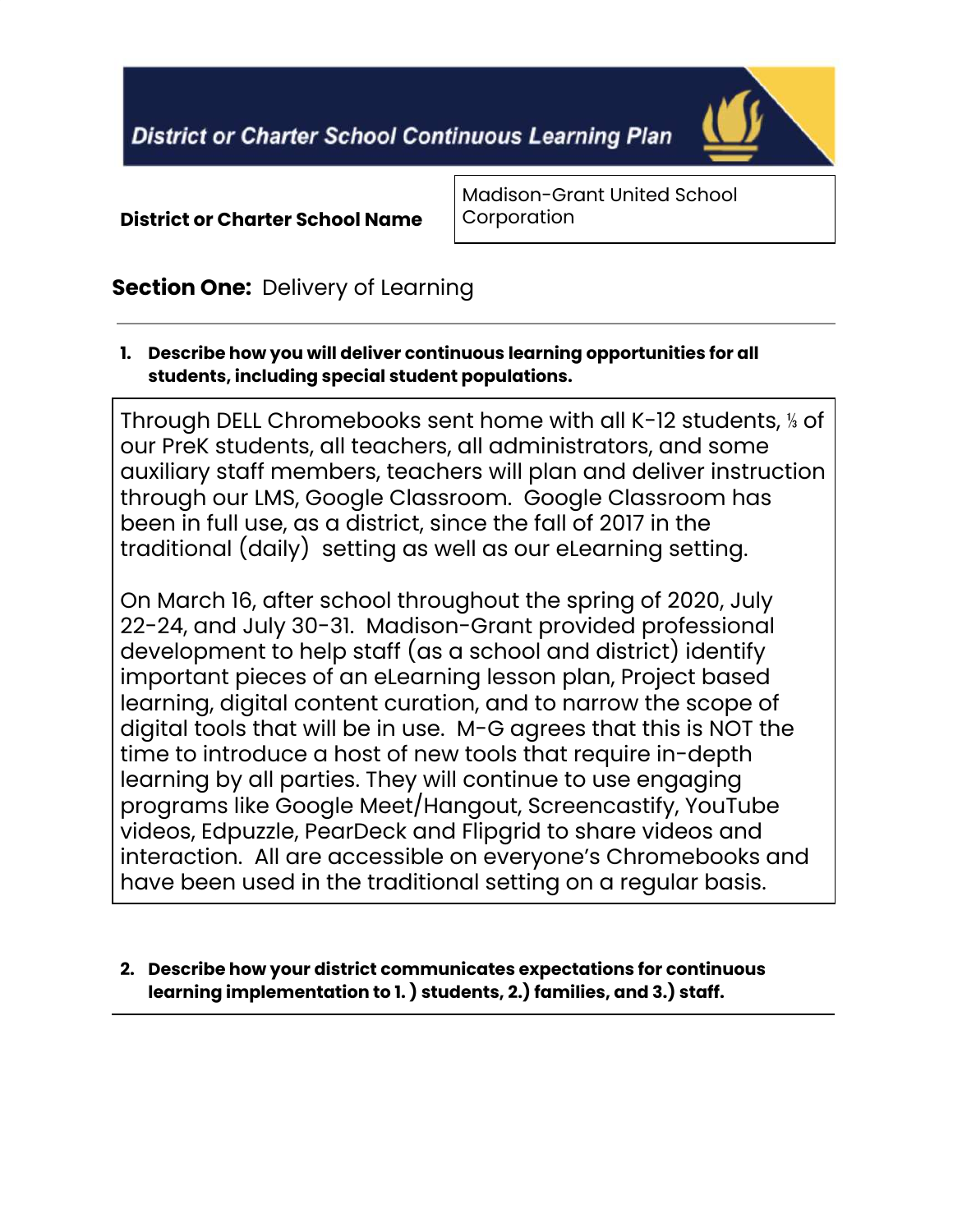1.) Teachers and administrators communicate with students through Google Classroom announcements and private messages, Flipgrid videos, Screencastify videos, YouTube videos, Remind 101 (app), Class Dojo (app), and email. Virtual students (and Learning Coach) will be required to attend at least two synchronous sessions (per class) each week.

2.)Teachers and administrators communicate with families through email, YouTube videos, and School Messenger. District communication uses School Messenger, District and Superintendent social media platforms. Additionally, our communications guide families and the community to our website which is updated daily, as it serves as the warehouse for all pertinent information. - Aside from YouTube videos, these avenues for communication have been in use for years.

3.)Administration communicates with staff through weekly electronic communication, Google Meet grade-level meetings, virtual office hours, text, phone calls, and School Messenger.

4.) Special education communication will be logged and then scanned into IIEP documents. A note will be provided in communications advising that cumulative communications have been uploaded into documents. Logs will include but will not be limited to attempted communication, parental input, student input, and support provided. Communication methods will include emails, phone calls, Google Meets, Zoom sessions, and other options that meet the guardians, students, and teachers individual circumstances. Conferences will continue to be scheduled via the special education office in the manner that meets the preferences of parents and is within the scope of options available during continuous learning.

**3. Describe student access to academic instruction, resources, and supports during continuous learning.**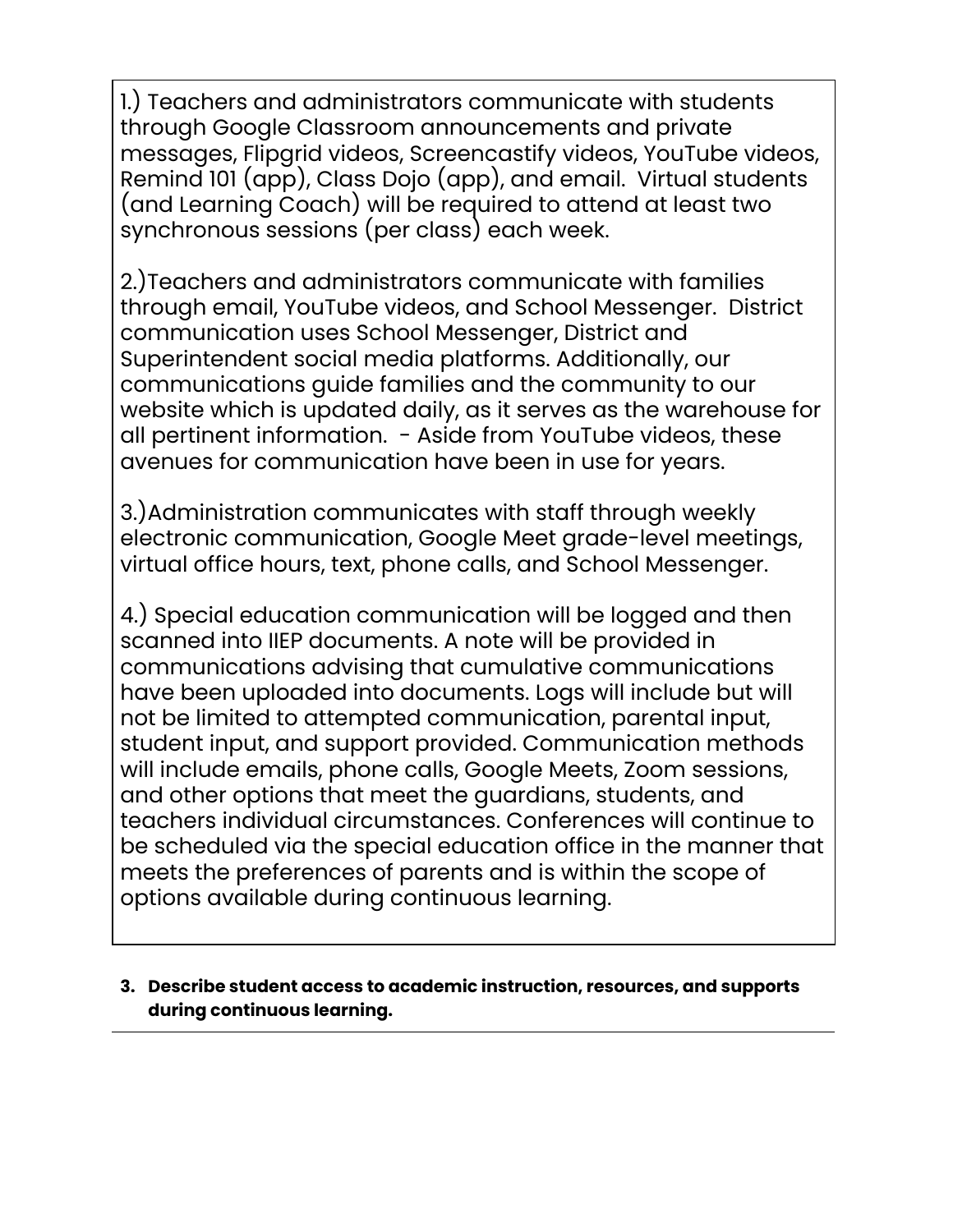Madison-Grant has been a 1:1 district for the past eight years. Currently, all students have a Chromebook to use at school and home on a daily basis. Students use the LMS platform of Google Classroom as we use an assortment of tools in the GSuite for Education family. Common tools used in the GSuite for Education are Google Classroom, Google Meets, Docs, and Slides.

# Elementary Schools (PK-6)

Teacher-created resources are posted in Google Classroom. PearDeck, Edpuzzle, and Flipgrid have been and are interactive programs used. Elementary teachers use IXL, Study Island, Wonders/Study Sync, Raz Kids, Kids Discover, Brain Pop, Studies Weekly, Scholastic News, and Spelling City. Students are immersed in GSuite for Education, primarily using Slides and Docs. Students receiving Orton Gillingham dyslexia interventions are receiving that through Google Meets with our specialist. Special Education teachers have Google Classroom and intervention times set aside to assist. They have also made accommodations and collaborated with parents for IEP needs such as sensory breaks and hands-on material.

# Jr./Sr. High (7-12)

Teacher-created resources are posted in Google Classroom. PearDeck, Flipgrid, and Go Formative have been interactive programs used. Junior/Senior High School teachers use Achieve 3000, CommonLit, Sora by OverDrive, No Red Ink, and ALEKS Math. Students are immersed in GSuite for Education, primarily using Slides, Docs, Gmail. Google Meet is used for "face to face" meetings and video lessons are recorded utilizing Screencastify. Additionally, students still have access to dual-credit options through Indiana University Kokomo, Ivy Tech Marion, and other universities. If a course cannot be satisfied through our resources, a student is then enrolled into courses at the Virtual Academy through Ben Davis High School.

Special Populations (Special Education, 504's, ESL…)

In addition to built-in accommodations and collaboration within general education programs, special education students have access to "Snap and Read" and "Co-writer" on their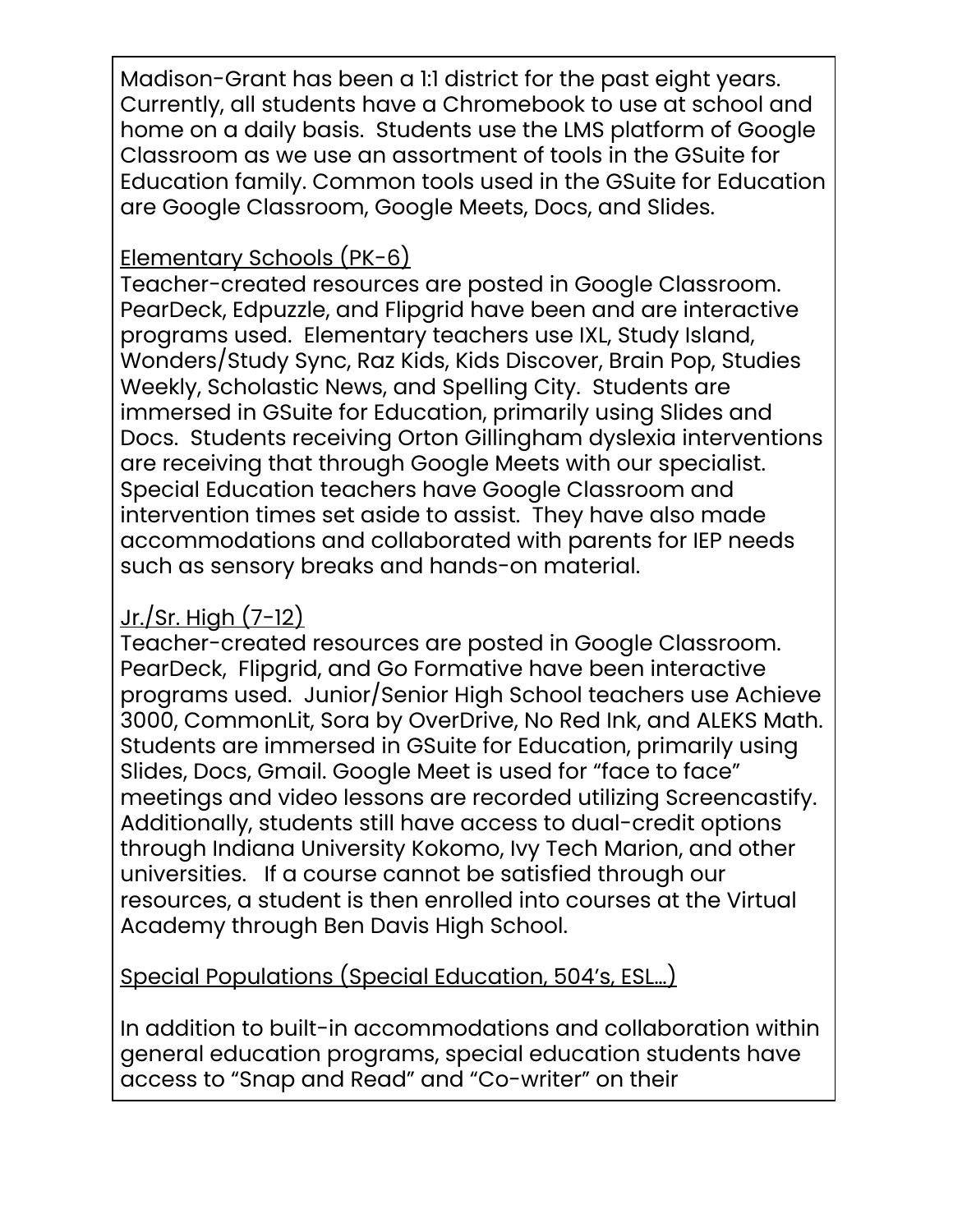Chromebooks. Students took needed manipulatives home with them in anticipation of a long-term closure including hundreds charts, multiplication tables, Touch Points, etc. Resource teachers are providing support via recorded supplemental lessons as well as live Google Meets. Students utilize these tools on a regular basis and are familiar with how to access them as these tools have been used in the traditional setting as well. Options are offered to meet the varying technology levels and abilities of students and families. Options include recordings, live sessions, learning games, and mailed packets. Mailed packets will include return envelopes so that the teacher of record can monitor student understanding. Special education teachers will manage caseloads via email, virtual meetings, and conference calls. Assistive technology needs do not exceed those provided during traditional schooling and are being provided during continuous learning.

### **4. What equipment and tools are available to staff and students to enable your continuous learning plan? Please list.**

All students and teachers have a Chromebook. To ensure Chromebooks are functioning adequately and digital tools are working properly, our technology department is offering a daily drive-through for teachers and families. In addition, these technicians are available through email, Google Meet, and by phone if any issues arise in regards to our technology infrastructure, Chromebooks, or digital tools. Each teacher also has regular access to our Instructional Learning Specialist (ILS) to enhance the technology he/she is using. Our ILS has daily virtual office hours, a weekly Twitter chat reflection time, and hosts weekly virtual professional development opportunities to support our teachers.

Students use the LMS platform of Google Classroom as we use an assortment of tools in the GSuite for Education family of tools. Common tools used in the GSuite for Education are Google Classroom, Google Meets, Docs, and Slides. Additionally, across the district we use Flipgrid, Go Formative, Peardeck, Screencastify, and Edpuzzle. Special education students, ESL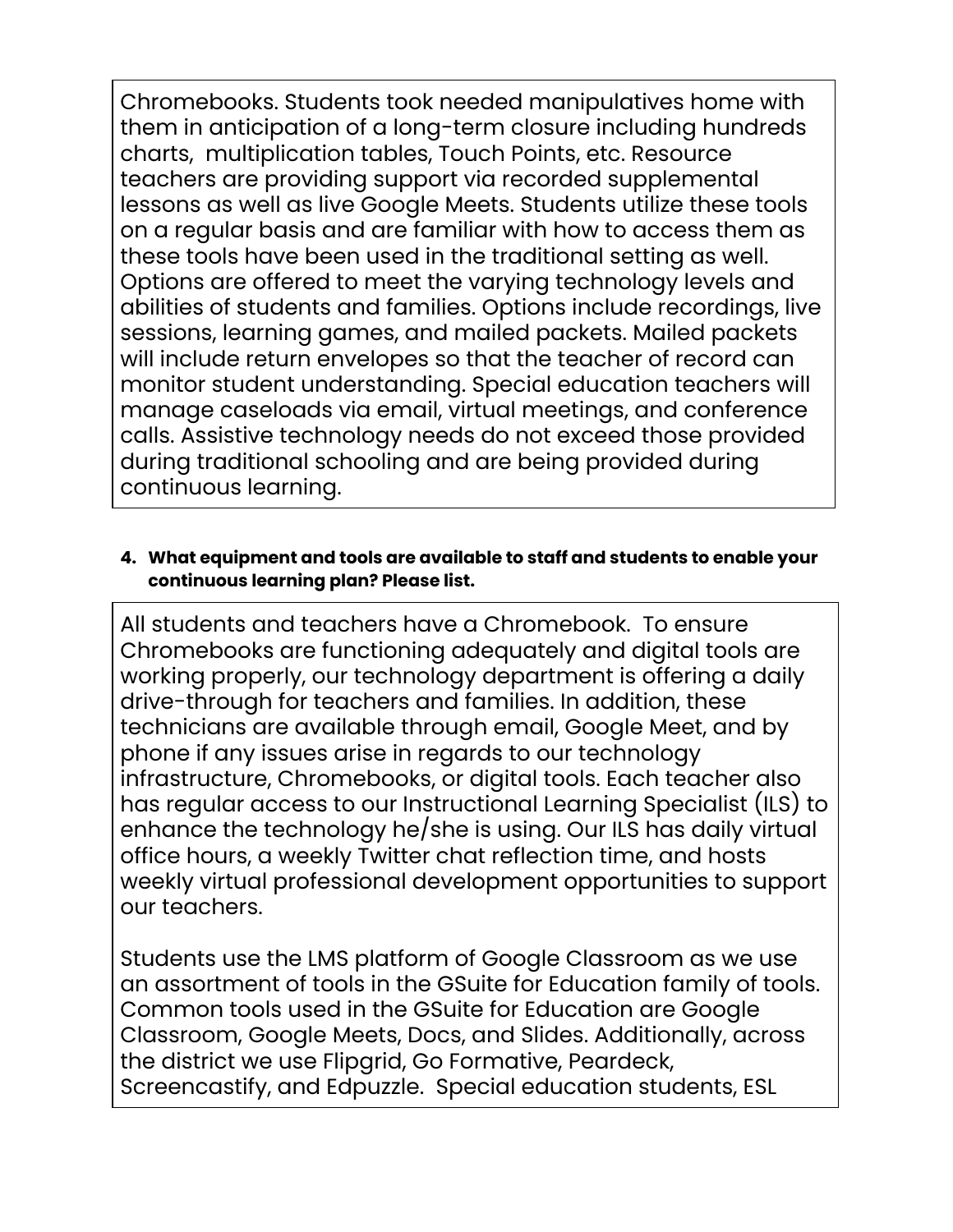students, students with a 504 Plan, special education teachers, and general education teachers also use Snap and Read, as well as Co-writer to provide needed accommodations.

### **5. Describe how educators and support staff are expected to connect with students and families on an ongoing basis.**

Staff members are checking in with students each elearning day. We are engaged three days a week. Weekly newsletters (digital) are still being sent as well as class communication and/or individual family communication.

Teachers and administrators communicate with students through Google Classroom announcements, Flipgrid videos, Screencastify videos, YouTube videos, and email.

Teachers and administrators communicate with families through email, YouTube videos, phone calls, and School Messenger. District communication uses School Messenger, District and Superintendent social media platforms. Additionally, our communications typically "guide" families and the community to our website that is updated daily, as it serves as the warehouse for all pertinent information. - Aside from YouTube videos, these avenues for communication have been in use for years.

\*Teachers still have access to their physical classrooms to use as needed. Parameters have been agreed upon in order to sustain the health and safety for the teachers and for the physical building.

### **6. Describe your method for providing timely and meaningful academic feedback to students.**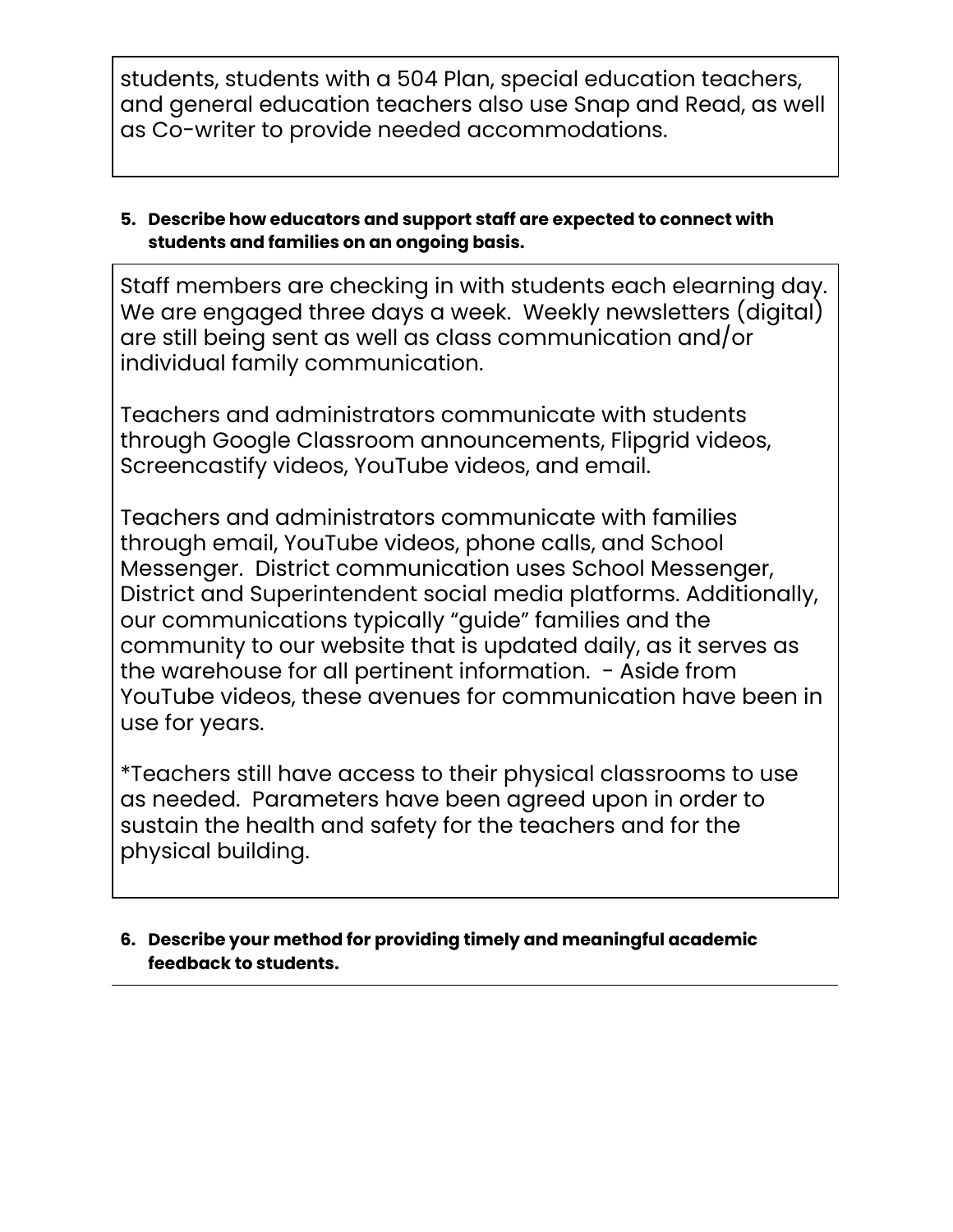Teachers are assessing work each day and using their days on Monday and Friday to update grades and/or give feedback on the submitted work. This feedback is delivered through Google Classroom Announcements and private comments, PowerSchool, Google Meets, or an email (student or family member). Students who appear to be "not engaged" will also receive personal communication from a school social worker, school counselor, or administrator. Their intent is to understand WHY the level of engagement is low, then they will create a support plan with the student and/or family to help. Our Jr/Sr High staff is responsible for updating (daily) a building-wide Google Form with a table that has EVERY student's name down the side and EVERY academic period across the top. Within the cell that correlates with the period the teacher has the student in class, the teacher lists a concern, then staff can easily see if a student has multiple concerns. The Guidance/Admin Team then uses color coded highlights to signal that a student is receiving extra communication and WHO is doing the communication.

# **Section Two:** Achievement and Attendance

**7. Does your continuous learning plan provide an avenue for students to earn high school credits? If so, describe the approach.**

Our high school students continue to work towards earning high school credits. Students are still receiving traditional grading practices which will equate to a final letter grade. The final letter grade determines if the student receives credit for the course and this is no different than prior to our continuous learning. The traditional learning environment has simply transitioned to one completed remotely. We continue to closely monitor, as stated in #6, our high school students and their engagement to help ensure all barriers are being eliminated so that the student has the best chance of success in earning their credit.

#### **8. Describe your attendance policy for continuous learning.**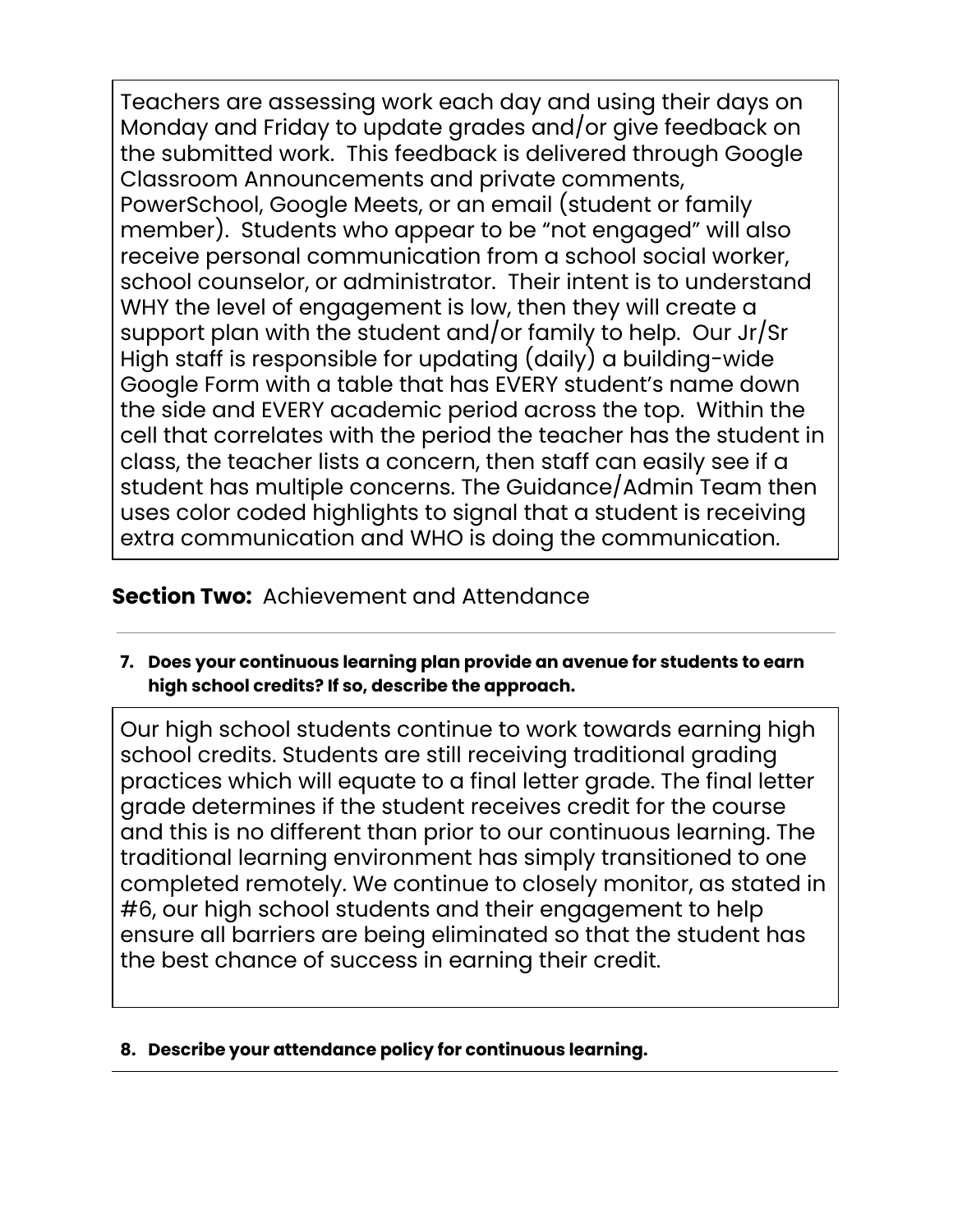Students complete an attendance check-in each day. We do have some flexibility for the younger ones, as they rely on the parent to assist with this.

Our junior/senior high teachers are utilizing a shared Google Sheet to monitor/track student attendance. This spreadsheet allows teachers to share which students are not engaged with them. Lack of engagement leads to possible absence. Follow up phone calls help to determine final attendance status and our Assistant Principal is marking students absent in our student database system.

Virtual students' attendance will be tracked through the work completed and by attending the required synchronous sessions throughout the week, which is two per class taken.

### **9. Describe your long-term goals to address skill gaps for the remainder of the school year.**

Each grade has identified non-negotiables or the list of what absolutely needs to be completed for the next school year. Teachers are spiraling and hitting those skills through a variety of ways. We chose power skills to master before the end of the school year.

Additionally, our elementary teachers (K-2) have transitioned from a grades based format to a Competency Based Grading format for the fall semester of 2020, based on the aforementioned power skills. This new format attempts to inform the student and parent how their child progressed throughout the year.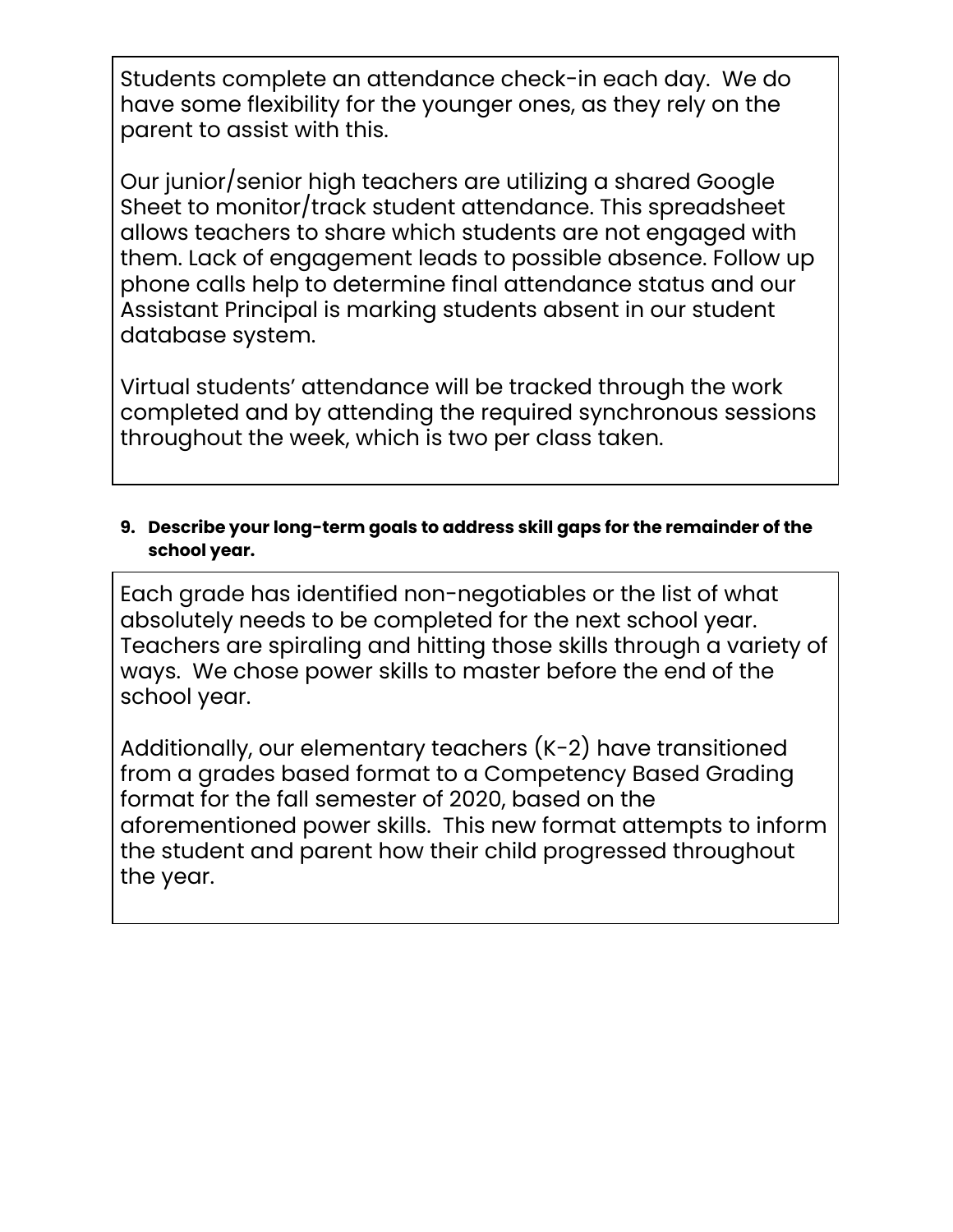## **10. Describe your professional development plan for continuous learning.**

On March 16, Madison-Grant provided professional development to help staff (as a school and district) identify important pieces of an eLearning lesson plan and to narrow the scope of digital tools that will be in use. M-G agrees that this is NOT the time to introduce a host of new tools that require in-depth learning by all parties. They will continue to use engaging programs like Google Meet/Hangout, Screencastify, YouTube videos, Edpuzzle, PearDeck and Flipgrid to share videos and interaction. All are accessible on everyone's Chromebooks and have been used in the traditional setting on a regular basis.

During this time, our district is providing additional professional development to address any needs uncovered during our weekly grade level meetings. Live PD is offered via Google Meet with our administrators or ILS. It has also been provided in the form of compiled resources pushed out weekly to faculties. PD has also occurred in the form of weekly PLC's among grade levels to support one another in the development of plans and implementation strategies. Our ILS hosts weekly Twitter chats for members of the district to collaborate, connect, and reflect.

On July 22-24, the district held a virtual workshop for all staff that focused on PBL in the classroom. Special care was taken to help teachers adapt their project to an all digital environment.

On July 30-31, the district hosted a digital content curation workshop where teachers learned processes and strategies for their in-person and virtual environments.

Professional development topics have centered around the use of the various technology tools, the SEL impact of online learning and how to support families, as well as, defining the instructional model of virtual education.